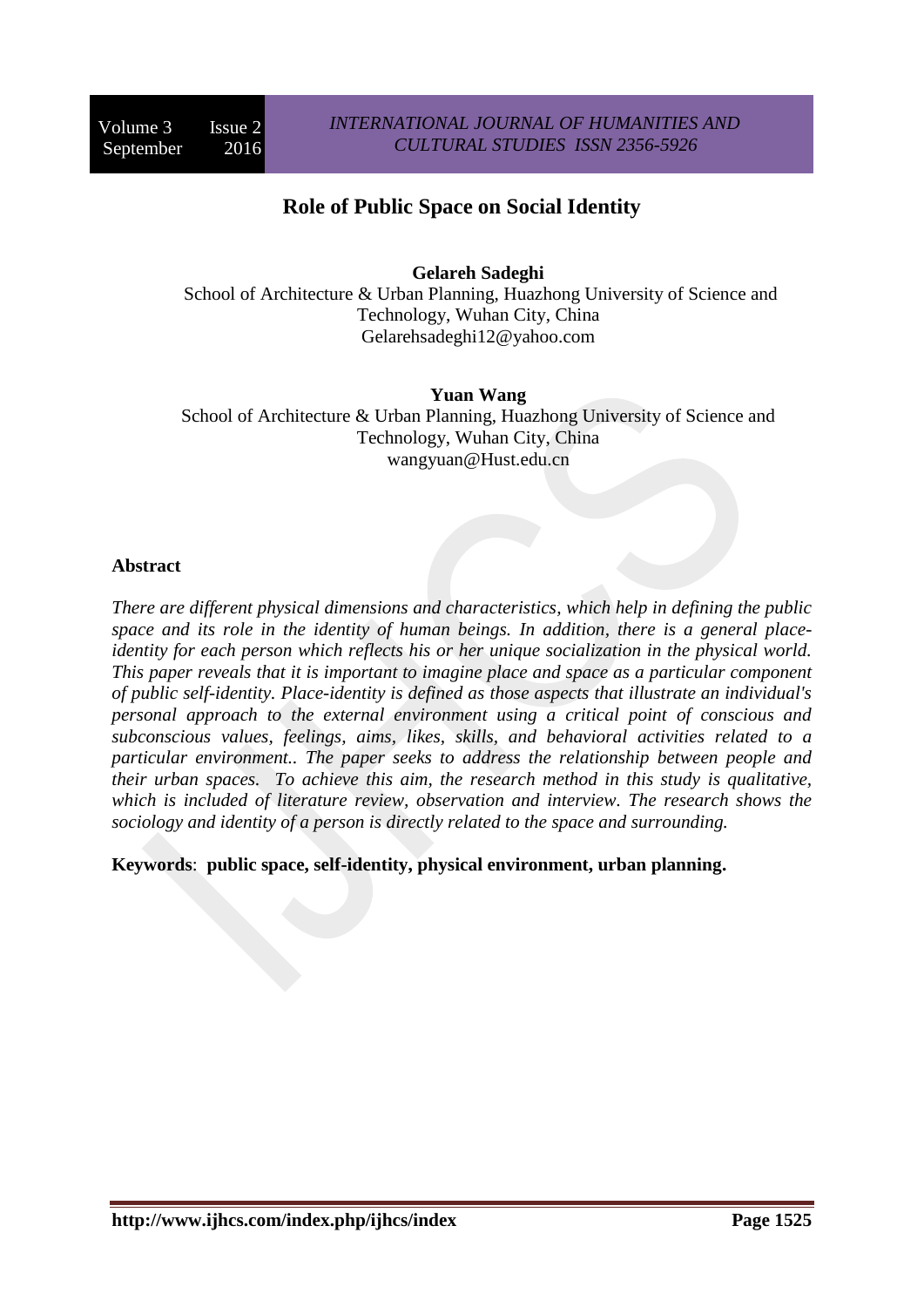## **1. Introduction**

"public" spaces are those that are inhabited by individuals who are "personally unknown or only categorically known to one another." (Lo & Lyn, 1989). On the other hand, Urban public spaces are as a means of creating urban identity. It is important to the life of the city and impact the self-identity (Cybriwsky, 1999). each city has a unique identity, which is composed of its public spaces. Gillian Rose believed that identity is related to a specific place when you feel you belong to that place. That place is the one that you are comfortable in it (Rose, 1995). Public spaces are often classified as accessible, and comfortable. They should portray a good image and should be friendly. In addition, Public space is a key aspect in urban planning and urban sociology; it is a critical area of research as it involves the aspect of space for contention. It is an accessible venue that creates conflicts related to identity and self-recognition (Franck & Stevens, 2013).

Accordingly, this paper discusses the relationship between public space and self-identity, and their relation to modern urban planning and sense of place. Also, aimed at analyzing the effects of modern planning and design on people's sense of identity, determining the effect of architecture on everyday public life, and give suggestions for enhancing a good relationship between the public and public space. The paper investigates the different concepts of public space, in the context of city public spaces, theories, and the role of identity in urban planning and the physical environment. The focus lies on the safety aspect that is most responsible for the comfort of public life, and the potential of different people to find a comfortable identity with their surroundings.

## **2. Method of Study**

In this study, the method is qualitative, which is included of literature review, survey, observation, and interview. In addition, use of case studies was applied to the research for the output of this paper; real life examples were applied to create a connection between the practical issues and the theories applied. it also included conducting interviews with the local citizens.

Based on observation; data was collected by watching and analyzing people's behavior. Interviews were also conducted; it involved a detailed qualitative interview, on different people across age, race and gender as illustrated by Low and Smith (2013). At the end, conclusions are drawn from the findings of the case studies.

## **3. Role of Public Space on Identity**

Public space plays a great role in defining segregation and bringing out the different obstacles that can limit different identity and a good life. The modern designs influence the way people associate with space. This aspect leads to disruption and attitude towards each other (Tonkiss, 2015). According to the data collected in the local neighborhood, by observation and recording, the following table was generated. A survey of fifty people was done on a public place and recorded against the various activities they were doing.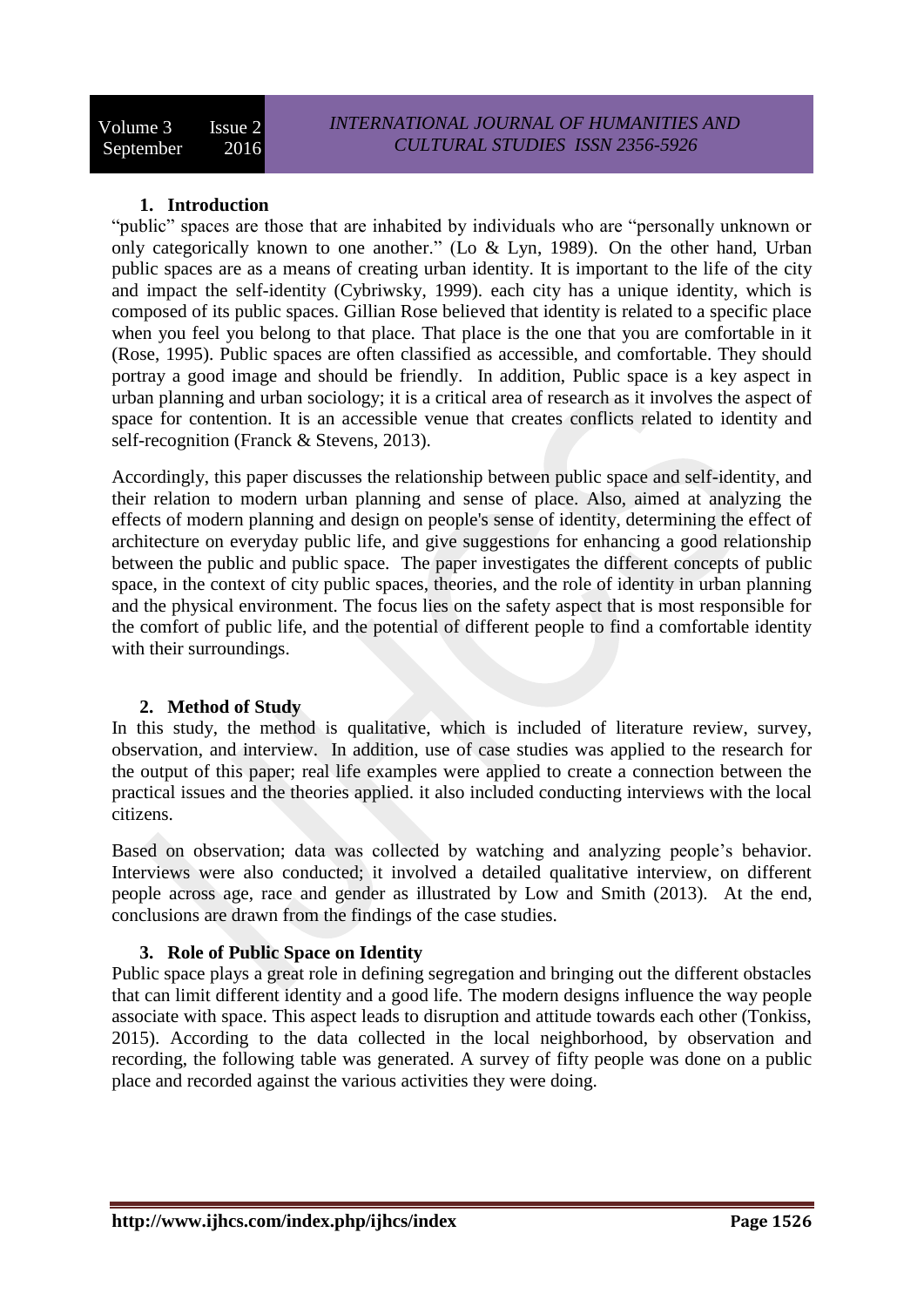| <b>Activity</b>        | No. of people | <b>Percentage</b> |
|------------------------|---------------|-------------------|
| Walking                | 10            | 20                |
| Meetings               | 8             | 15                |
| Relaxation             | 38            | 75                |
| Psychological benefits | 28            | 55                |
| Appreciating nature    | 20            | 40                |
| Social interactions    | 43            | 85                |
| Getting fresh air      |               | 10                |

| Table 1. Data showing percentage of different activities in the estate |  |  |
|------------------------------------------------------------------------|--|--|
|                                                                        |  |  |

A public place is found to be defined as a place where strangers often interact and meet. It is highlighted by many researchers that it is a public realm that different people become participants in society (Madanipour, 2013). different kind of public spaces are facilitating interactions and meetings. Changes in these spaces from what they were before causing a significant change in people's perspectives. Creating permanent ties between people through social interactions helps in enabling positive outcomes in the social society. It helps in enabling tolerance in the society and enabling positive integration. Previous research shows that conditions for this idea to occur are very limited (Levy, 2015).



Figure 1. Different uses of public spaces

## **4. Public Spaces and Culture**

The elderly people occupy the places referred to as public spaces during daytime and parents with their children in the morning and the evenings. This is because of school and work while most elderly people are retired; they find comfort and a sense of belonging by sitting in the parks instead of staying indoors idle (Thoits, 2013). This is a clear pattern that is observed every day. It shows the importance of having public spaces in the society.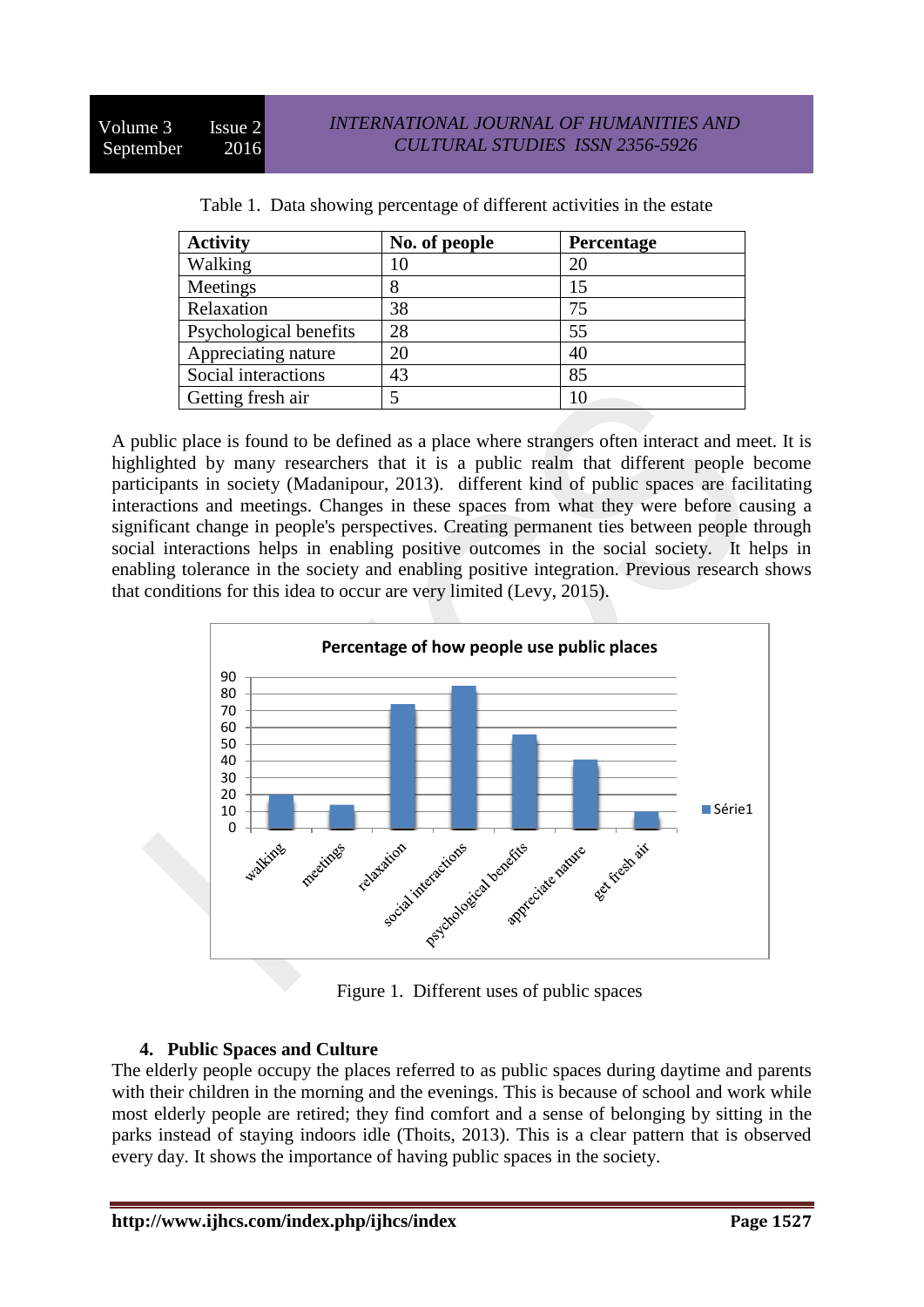#### Volume 3 Issue 2 September 2016 *INTERNATIONAL JOURNAL OF HUMANITIES AND CULTURAL STUDIES ISSN 2356-5926*

An environment that is modernized and build does not provide an opportunity to enjoy public space; it does not create a need for the non-locals to enjoy the space (Shaftoe, 2012). The occupation of public space is often governed by various characters; a neighborhood that is designed in such a manner that it limits the flow of people freely. A limiting separation of the public space with the working areas and residential locations, the neighborhood is regarded as a central element where people find comfort (Barton & Tsourou, 2013).



Figure 2. A comfortable public space (Shaftoe, 2012)

Public space is considered to be a square by many researchers; it is the key element of urban planning and an important aspect of public life. This public place is often isolated and unsafe; it often brings discomfort and vulnerability.

| $Percentage =$      | no.ofparents<br>totalnoofparents | $*100$ |
|---------------------|----------------------------------|--------|
| <b>Feedback</b>     | Percentage                       |        |
| Definitely agree    |                                  |        |
| Definitely disagree | 46                               |        |
| Somewhat agree      | 14                               |        |
| Somewhat disagree   | 30                               |        |

Currently, various neighborhoods are built without the consideration of the external environment. Whether they are located in a safe place, or in a place where people can feel a sense of belonging is often disregarded (Gieseking et al, 2014). The design and planning of urban spaces does not consider how public space is supposed to operate. Different stages of social development are linked with dynamics and variety; a bad urban form puts a lot of pressure and constraints on life and social living. There lack any acceptable places where the urban life can express and move. Larice and Macdonald (2013) have explained that the social structure of a place changes in every 20 years. However, the spatial structure does not change.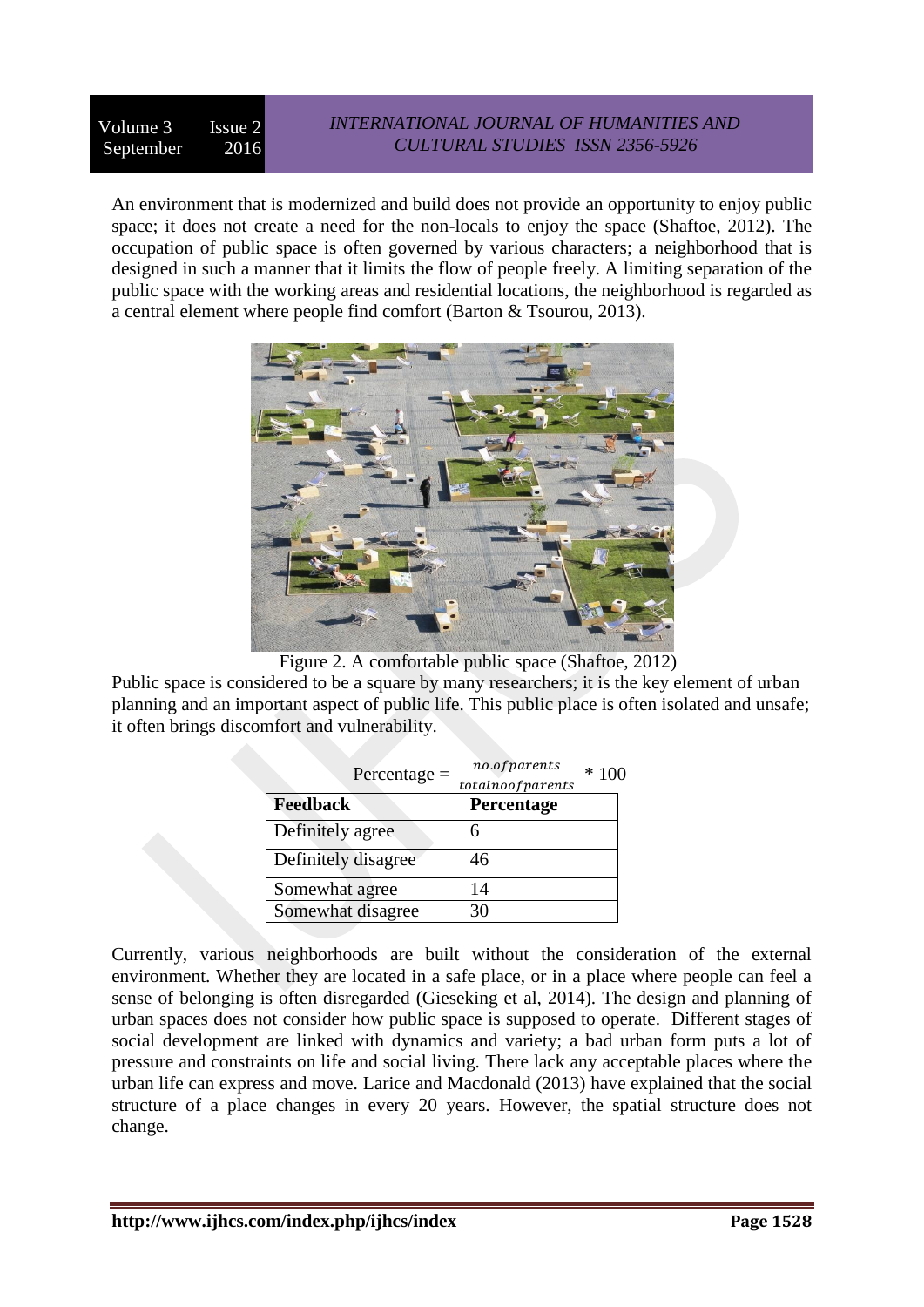

## **5. Future expectations**

Shaftoe (2012) argues on the idea that many urban places have the potential to become more comfortable and safe, it is further revealed that beauty is important in enabling someone to identify entirely with public space, but a lot of aspects matter, not just one person's opinion. What other members of a public think affects significantly to what degree one would feel a connection with it. A good public space, therefore, needs to have a proper identity, and a good architectural expression.



Figure 4. A public park (Thoits, 2013)

It is a big challenge as pointed out by Thoits (2013), that in the modernist neighborhoods, it's hard to express one's sense of identity. Aesthetics make places seem alike, but they might not be the same time.

Most of the interviews showed that people need a public space that has its identity and architectural design, people are mainly affected by the practical issues affecting a public space. It is their aspect of feeling safe and comfortable on a public square. A feeling of connection must often exist for one to feel proud of open space, and thus identify with a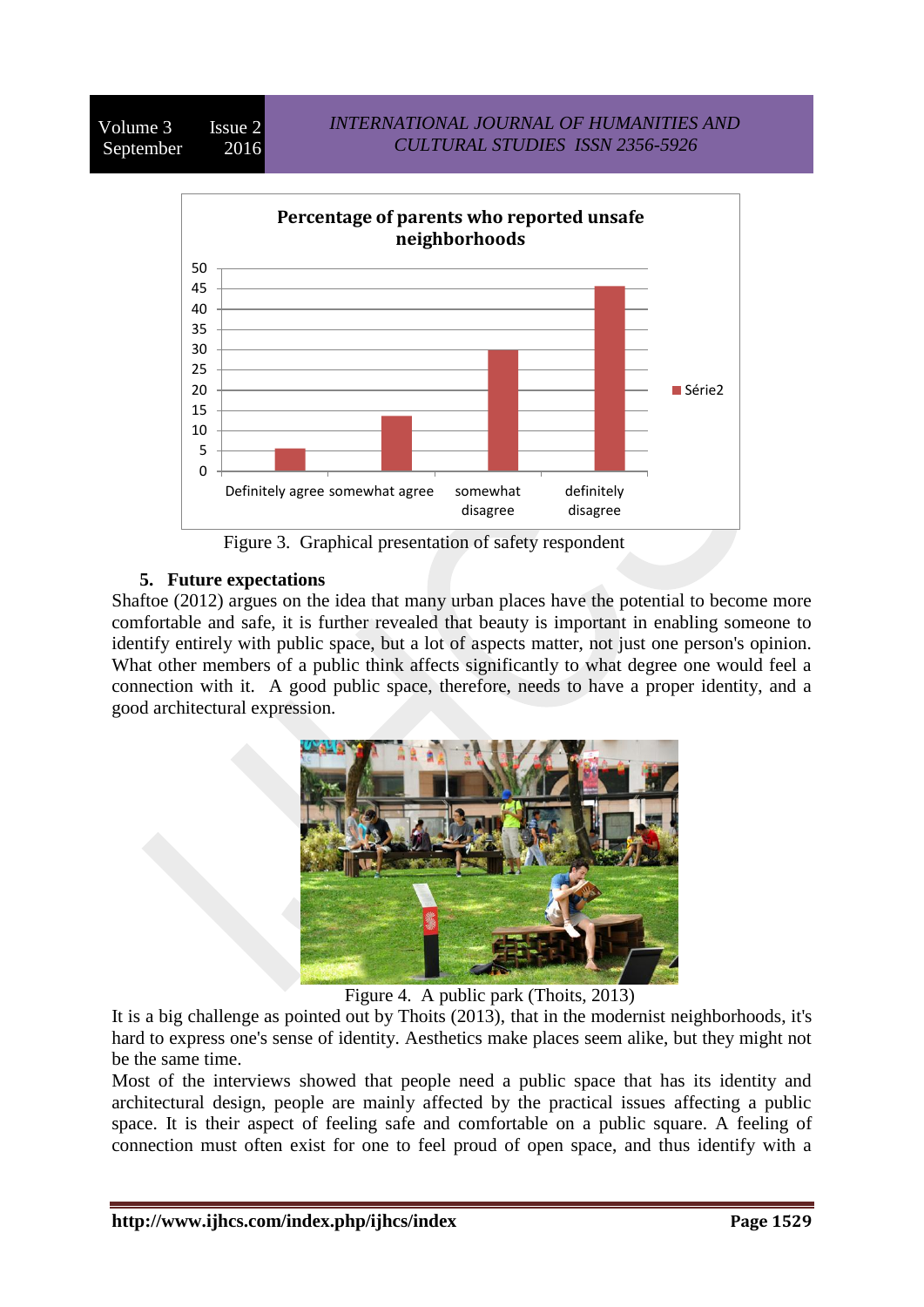certain neighborhood. According to Barton & Tsourou (2013), a real public space is one that has room for improvement and has the required potential (Barton & Tsourou, 2013).



Figure 5. An ideal public space (Pile, 2013)

Good and familiar places are an essential element in the versatility of public spaces. The sites need proper planning and maintenance; the planning should be in respect to shadow, sunlight and enough space to accommodate many people (Pile, 2013). Another key aspect is lighting, there should be installed street lights to enhance safety and comfort, and they are often combined with other functions to enhance aesthetics. A lot of different measures can be applied to keep the outdoor environment safe (Taylor & Williams, 2013).

Having proper security measures is a good initiative for various places that are perceived as unsafe.



Figure 6. Reclaiming public space (Tarlor & Williams,2013)

## **6. Conclusion**

The research shows the sociology and identity of a person is directly related to the space and surrounding**.** Many people have the notion that the social and physical dynamics of a public space enhance a crucial role in the integration of citizens and the public culture. A town's squares, streets and parks are seen to be the symbols of well-being and self-identity. They are useful expressions of aspirations by visionaries and urban leaders. They show the formation of civic culture. Good public places are seen to be those who can comfortably allow the mixture of culture, social gatherings, celebrations, and economic exchanges. They are the key aspects of our public involvements. They allow us to interact with each other and serve as the main stage of our social and public lives.